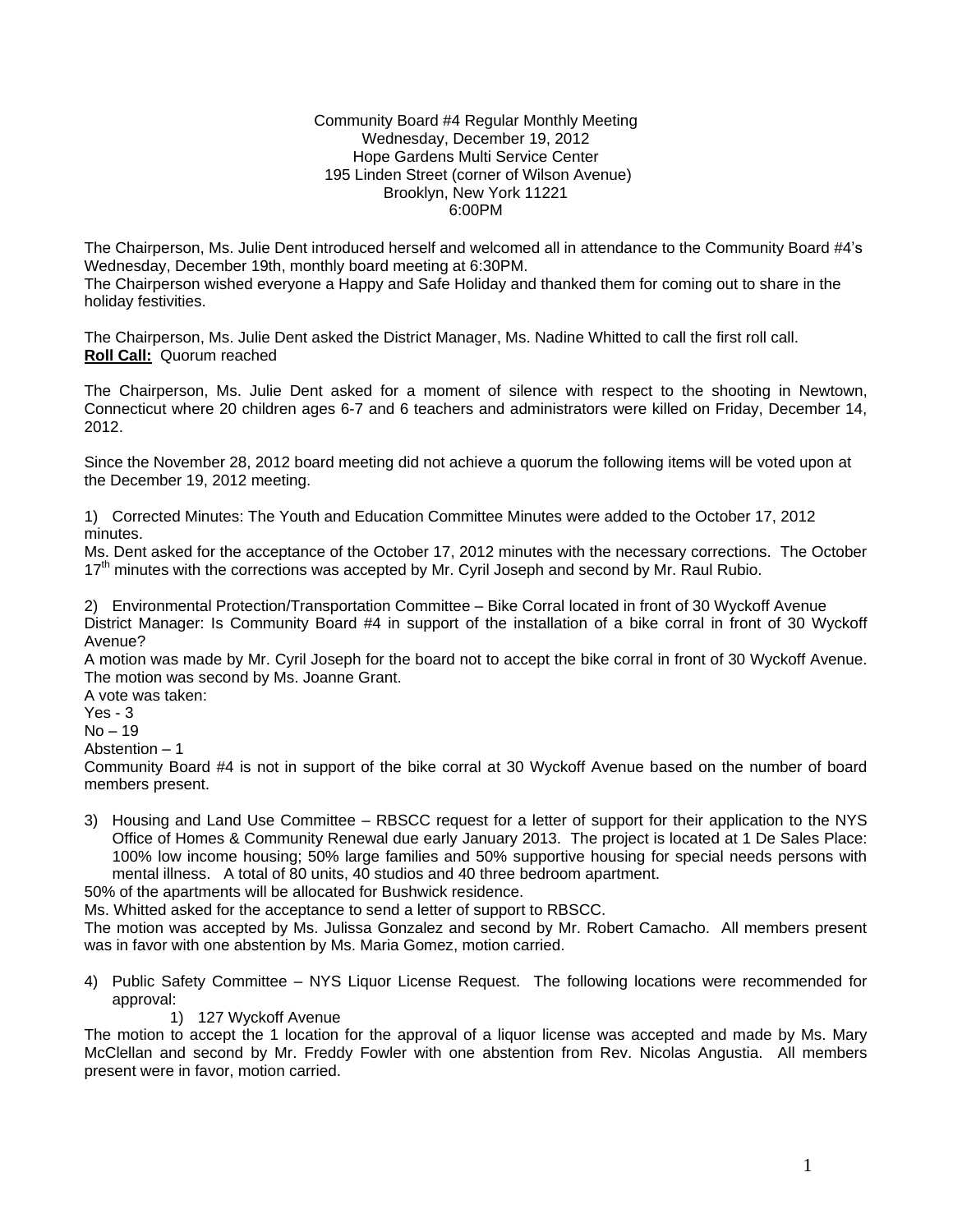On November 17, 2012 the Parks and Recreation Committee held a meeting regarding ball field permits recommendations to the NYC Dept. of Parks and Recreation Permits for the Spring/Summer 2013 season. A list showing the recommendations of the committee were attached the Recommendation Fact Sheet.

The following list represents the Parks & Recreation Committee's recommendations. The items in RED or that are UNDERLINED are new assignments.

Barry Morrow Park: Saturday – Real Guadalupe Soccer Org.: 8AM to 8PM Sunday – Real Guadalupe Soccer Org.: 8AM to 8PM Monday & Wednesday – Quebradillas Baseball Org.: 4PM to 8PM Tuesday & Thursday – C.I.A.L (Community Improvement Athletic League): 4PM to 8PM Friday – Eva's Sport Club: 4PM to 8PM

Hope Ball Field:

Saturday & Sunday – Quebradillas Baseball Org.: 8AM to 8PM Monday, Thursday & Friday – Quebradillas Baseball Org.: 4PM to 8PM Tuesday & Wednesday – C.I.A.L (Community Improvement Athletic League): 4PM to 8PM

Thomas Boyland Park: Saturday – Quebradillas Baseball Org.: 8AM to 8PM Sunday – C.I.A.L. (Community Improvement Athletic League): 8AM to 8PM Monday, Tuesday & Thursday – Eva's Sport Club: 4PM to 8PM Wednesday & Friday: 4PM to 8PM

Noll Park:

Saturday & Sunday – C.I.A.L. (Community Improvement Athletic League): 8AM to 2PM & 2PM to 8PM Monday & Wednesday – C.I.A.L. (Community Improvement Athletic League): 4PM to 8PM Tuesday & Friday – Quebradillas Baseball Org.: 4PM to 8PM Thursday – Eva's Sport Club: 4PM to 8PM

These are the only organizations that attended the PRC meeting and provided CB4 with the required documentation.

The recommendations will be forwarded to the Parks & Recreation. The deadline for applying is January 15, 2013 for the Spring/Summer leagues. The District Manager thanked the 83<sup>rd</sup> Pct. for working closely with the Parks & Recreation Committee with the process.

The motion to except the recommendations of the Parks & Recreation Committee was made by Mr. Eliseo Ruiz and second by Ms. Martha Brown. All board members present were in agreement. Motion carried.

## **Chairperson's Report:**

Ms. Dent asked that the Elected Officials and /or their representatives introduce themselves and state their respective address and telephone numbers.

1) Debra Dilan Representing NY State Comptroller Thomas DiNapoli. Ms. Dilan stated that she also will represent her husband Senator Martin Malave Dilan and her son NYC Council Member Erik Martin Dilan.

## Representatives from City, State or Federal Agencies:

- 1) Zulma Novoa NYC Department of Health, 485 Throop Avenue, 646-253-5855
- 2) PO Franco Representing the 83<sup>rd</sup> Precinct, 480 Knickerbocker Avenue, 718-574-1697
- 3) Boniface WeWe Manager of the Brooklyn Public Library Washington Irving Branch, 718-628-8378

The District Manager, Ms. Nadine Whitted thanked the Board Members and the residents of the community. She stated that the members of the board are volunteers; who volunteer their time for their community. She and her staff are paid staff workers for the board working for the city. Ms. Whitted said thank you for caring about the community.